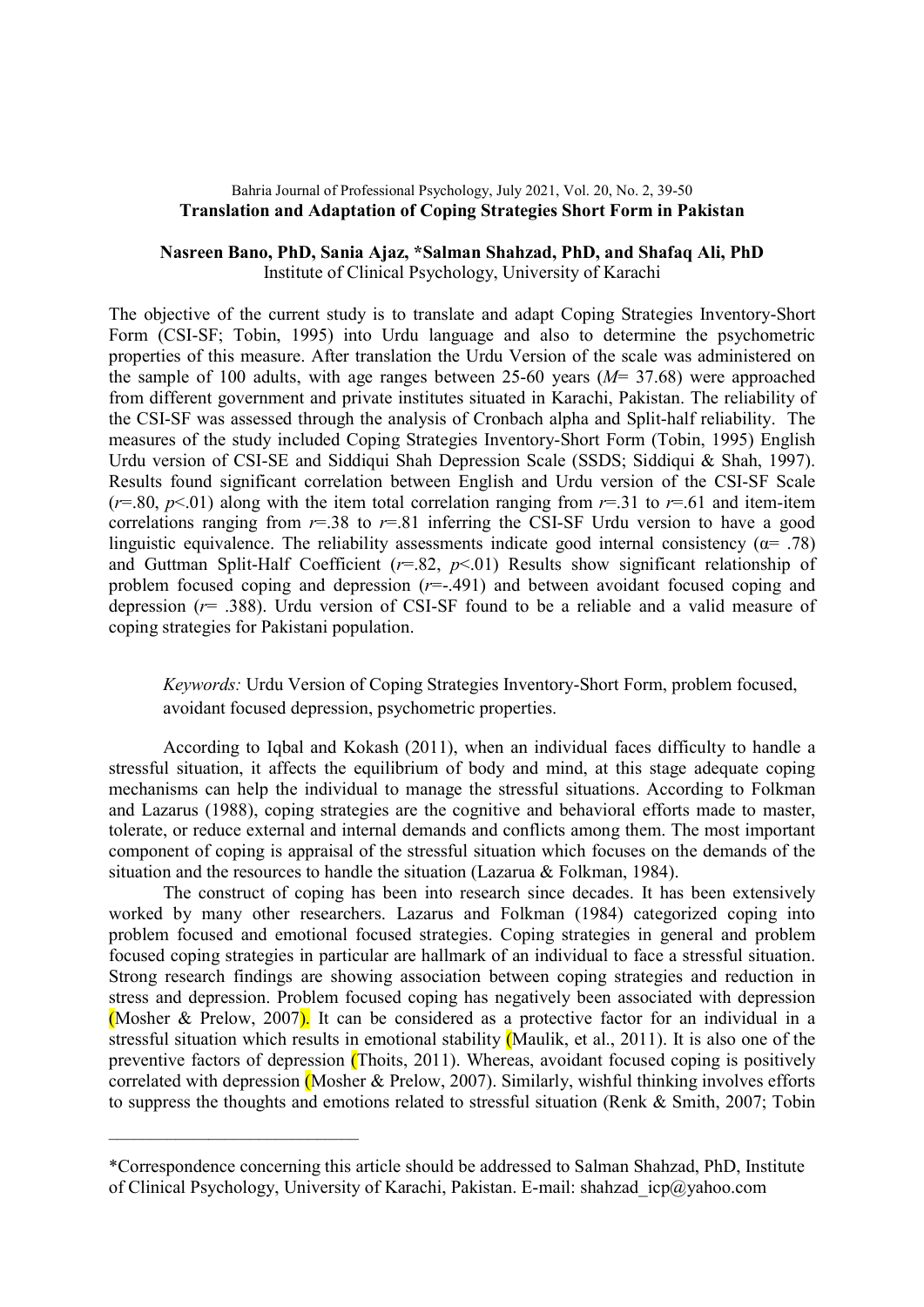et al., 1989). It is positively related to dysregulation of emotions and stress tolerance (Renk & Smith, 2007). Wishful thinking not only increases depressive symptomatology but is a predictive factor of depression (Dyson & Renk, 2006). Individuals coping strategies also has significant contribution in well-being. Those who are unable to cope up with the difficult life circumstances are unable to regulate their emotions, as a result they use maladaptive coping strategies like, substance use (Ali & Shahzad, 2019).

In the area of coping, following the work of Lazarus and Folkman (1988), further enhancements have been made by several other researchers. Coping Strategies Inventory is one of such contributions by Tobin. This inventory is a valid and reliable measure of coping strategies, which covers affective and cognitive aspects. Tobin and colleagues (1989) proposed a hierarchical model of coping based on factor analysis consisting on eight well identified and research based coping strategies that entail approaches which include problem-solving and avoidance that has further categories of problem avoidance and wishful thinking strategies, cognitive approach includes cognitive restructuring, affective approach further divided in expressing emotions and self-criticism strategies and social support seeking or withdrawal.

Cross cultural assessment has become a sensitive issue due to specific concerns regarding the use of standardized tests across cultures (Butcher & Garcia, 1978). Many of the tests and scales used in psychological research in Pakistan have been developed in Western settings. Administration of the measures with different languages and varied cultural backgrounds are always challenging and question the validity, authenticity and generalizability of the research in primarily non-English speaking countries like Pakistan. Cultural difference has constrained the questionnaires and scales for cross cultural use, as Minggang & Yuan (2004) specified that environment shapes the person's viewpoints regarding various indispensable facets of life, such as norms, values and ideas. Keeping in view the above mentioned evidences, there is a strong need for valid and reliable instruments that measure the domain of coping strategies in Pakistani population in native language (i.e., Urdu) and in the cultural context. So, present study aims to translate and adapt SFI-SF and to investigate the psychometric properties of Urdu version of SFI-SF by using Siddiqui Shah Depression Scale. The main purpose to use this instrument for the validation of SFI-SF is that Siddiqui Shah Depression Scale is an indigenous scale for depression developed according to the norms and culture of Pakistan, so that is considered to be one of more suitable measure to be used for discriminant validity of any coping strategies scale.

#### Method

The process of translation and adaptation of Coping Strategies Inventory-Short Form was carried out in the following steps.

#### Formulation of the Expert Panel

Johansone and Malak (2007), and Beaton, et al, (2007) suggested that the experts in the panel or the committee need to be highly qualified in the field which is intended to measure by the instrument and they required to have technical and scientific knowledge related to the paradigm and concept for which the tool is validated. A panel of 6 experts including the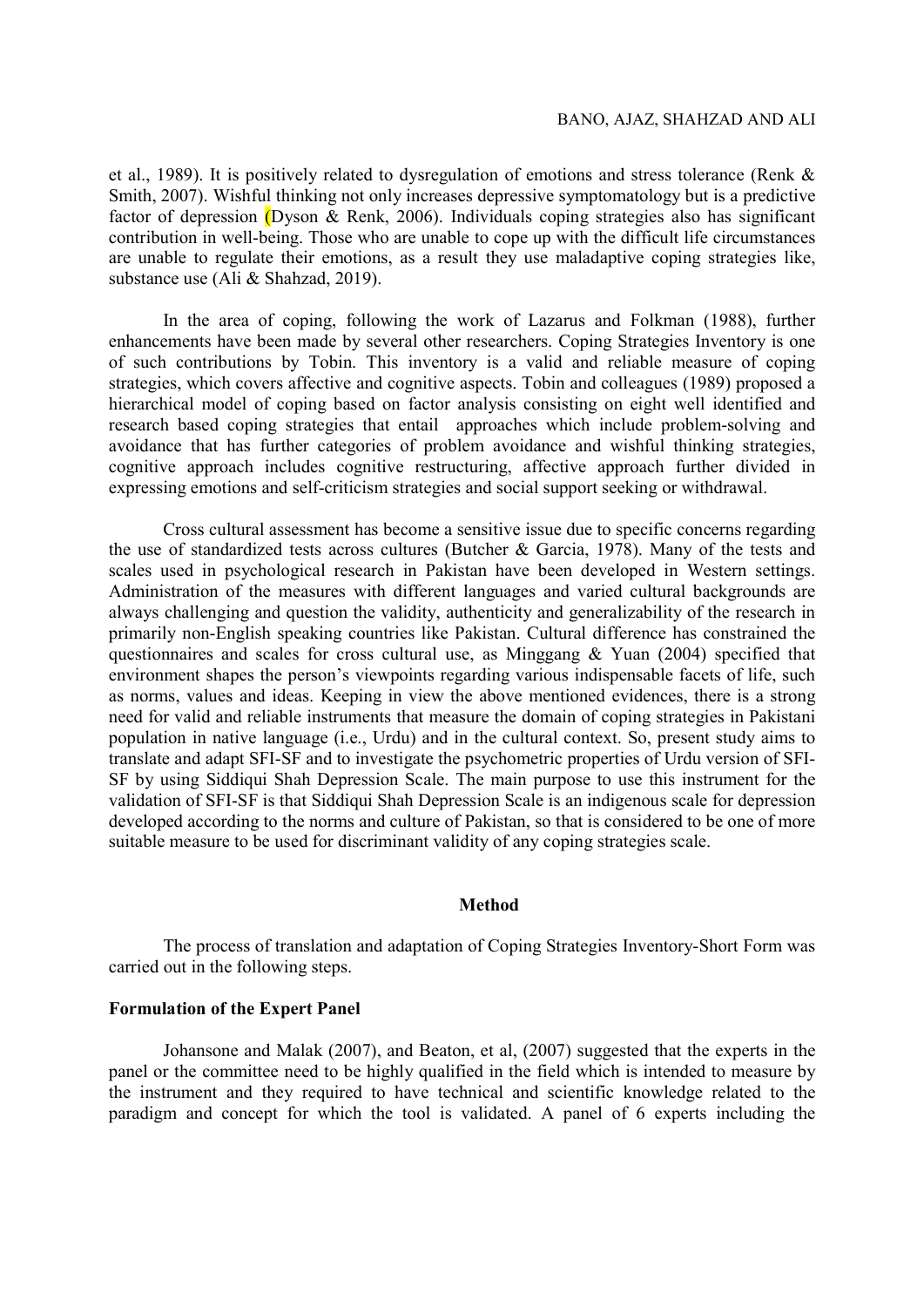researchers with a good proficiency in English as well in Urdu language and two Assistant Professors (PhD degree) and two Clinical Psychologists with MPhil were selected as a part of expert panel to evaluat and examin the translations and to check the cultural sensitivity of the content in the adapted versions.

### Forward Translation

One of the basic steps in test adaptation is the process of Translation in which a single translator, or preferably, a group of translators translate the test items from the original language to the target language (Hambleton, 2005). To achieve this goal the English version of CSI- SF was given to two experts with PhD degree with fluency in both Urdu and English language and a linguist expert translated this scale to Urdu language. The committee then conducted meetings to examine and review the translations. Forward translations were reviewed by committee members and revisions in the items were made according to the suggestions and comments of the members. Then a draft was prepared for the back-translation.

## Committee and Expert Panel

In the current study, Committee Approach was implemented in order to choose the best translated items and to alter the items in accordance with the cultural context. A panel of 6 experts including the researchers, two Assistant Professors with PhD in Clinical Psychology and two Clinical Psychologists with MPhil in Clinical Psychology have evaluated and examined the translations and selected the best translated items. These translated items were analyzed on the basis of syntax, vocabulary, sensitivity and cultural relevance. Modifications suggested by the panel were incorporated in the selected translations and the translation considered as closest to the English original items was than selected for further process of backward translation.

# Back Translation

According to Hambleton (2005) backward Translation needs to carry out after adapting a test from an original language to the target language, various translators translate back it to the original language. Stansfield (2003) discussed that translation in two languages is best to evaluate and compare the disparities and to detect the complications in initial forward translation. For the back translation of CSI-Short Form, a PhD psychologist, a psychiatrist and a linguistic expert with proficiency both in English and Urdu language as well as having knowledge of Pakistani culture were approached. The experts were unfamiliar with the original version of Coping Strategies Inventory- Short Form. These experts were provided with the final Urdu translation recommended by the committee to translate these items back to English.

The back-translated items were compared with the English, and decisions were made about their similarity and further revisions were made where necessary. Some of the items after back translations were not related to the original concepts therefore, those were modified and rephrased by the panel experts. Then the scale was finally reviewed by the panel of experts for the translation inaccuracies and a final draft was prepared for a linguistic study with consensus.

## Linguistic equivalence/ cross language validation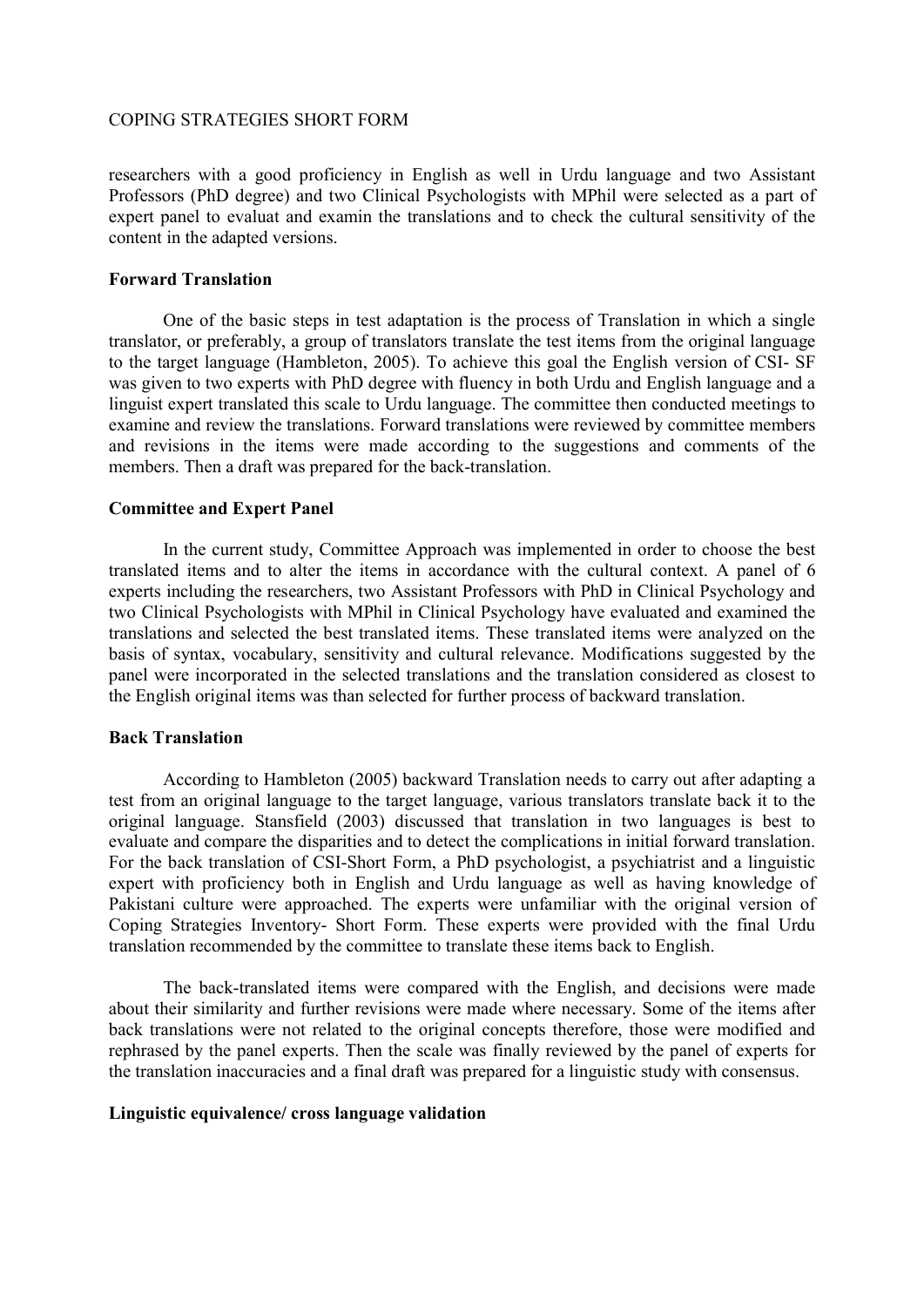The Linguistic equivalence focuses on the translation precision and accuracy (Trimble, 2007). Thus, it measures the resemblance of the meanings of words in the original and the new test in accordance with the cultural contexts.

For assessing the linguistic equivalence of two different language versions of a test is to administer both versions of the test to the bilingual group of test takers, who are efficient and fluent in both languages. The reason behind this method is to eliminate the *language group* effect on the same group of respondents. So that variations detected in test or item performance across languages can be attributed to the linguistic differences between the tests or item (Sireci & Berberolu, 2000).

To carry out the procedure of linguistic equivalence a sample of 100 adults, with age range of 25-60, from private and government institutes and organizations was recruited. The original English version of Coping Strategies Inventory-Short form was given followed by the translated version of scale with the interval of 4 days. Some of the protocols of English version were rejected due to absence/withdrawal of the respondents or because of the incomplete responses. Both versions of the test were scored according to the standard procedures given by the respective author.

### **Measures**

Following measures were used in the study:

#### Personal Information Form

Demographic information of the sample was comprised of personal information, family and occupation related information. Personal information included items related to participant's gender, age, health related items like history of any chronic illness (physical or psychological) and birth order. Family related information mainly focused on marital status, years of marriage, number of children, and family structure. Occupational information included name of organization, duration of job and income.

# Coping Strategies Inventory-Short Form (CSI-SF; Tobin, 1995)

Coping Strategies Inventory developed by Tobin and colleagues in 1989 is consisted on 32 items. These 32 items are further divided into three subscales including firstly Primary subscale that has the items of problem solving (1, 9, 17, 25), cognitive restructuring (2, 10, 18, 26), express emotions (3, 11, 19, 27), social contact (4, 12, 20, 28), problem avoidance (5, 13, 21, 29), wishful thinking (6, 14, 22, 30), self-criticism (7, 15, 23, 31) and social withdrawal (8, 16, 24, 32). The primary items show a Cronbach alpha reliability of .70. Secondary subscale with Cronbach alpha reliability of .82 included subcategories of problem focused engagement, emotion focused engagement, problem focused disengagement and emotion focused disengagement. Third, categories of Tertiary subscale entailed engagement and disengagement with an alpha reliability of .90. To calculate the Secondary and Tertiary subscale scores, the Primary subscale scores are added that makes up that subscale. The subjects were required to choose "most preferred" for all 32 items that they feel close to themselves at present moment. Each item was scored on 5 likert scale.

#### Siddiqui Shah Depression Scale (SSDS; Siddiqui & Shah, 1997)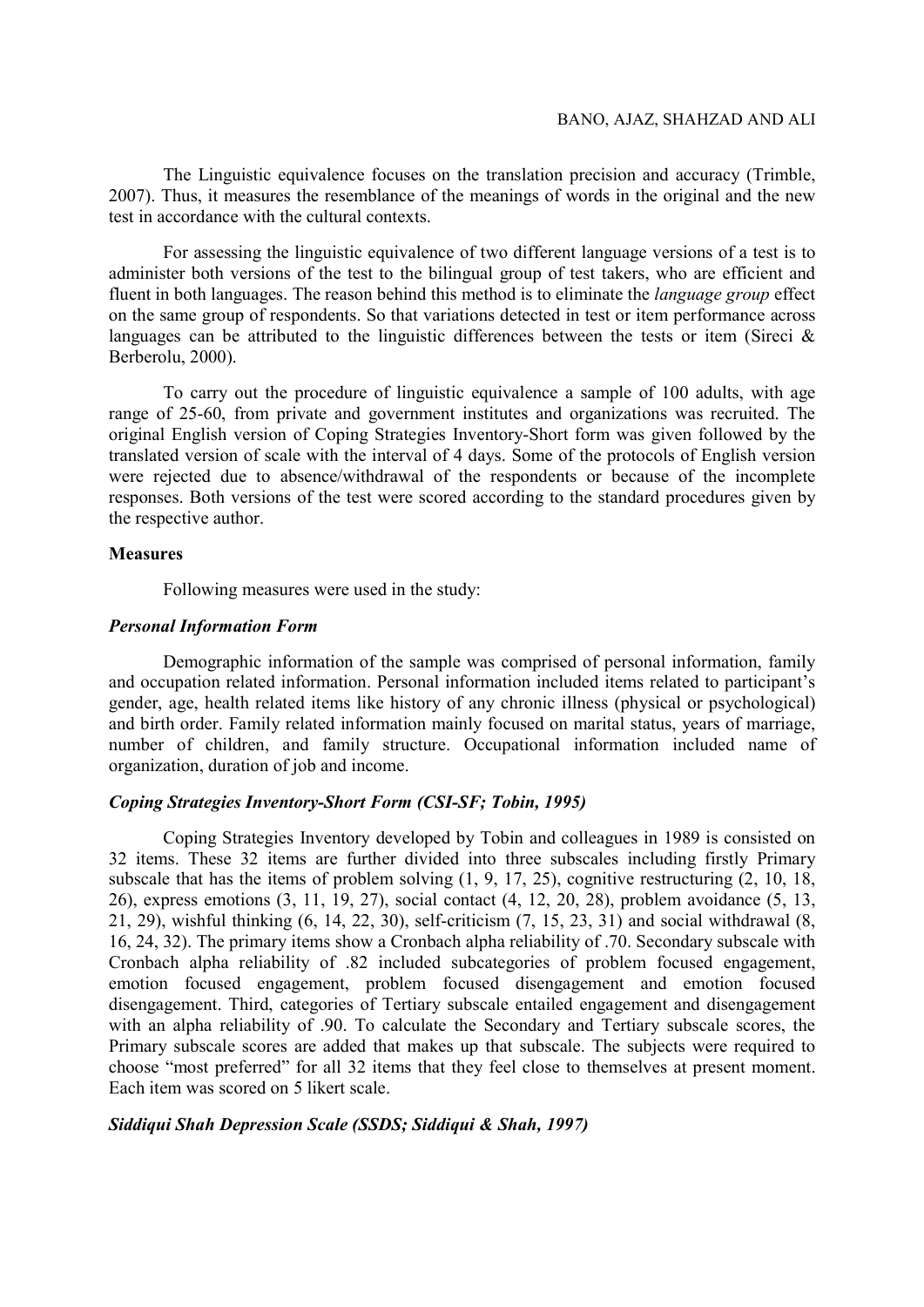SSDS is a 36 item self-report measure to assess depression both in clinical as well as nonclinical population. It is 4-point scale with sound psychometric properties showing a split half reliability of 0.80 and 0.89 for non-clinical population and .91 and .89 correlation for clinical and non-clinical sample, respectively. It is highly correlated with Zung's Depression scale ( $r= 0.55$ ;  $p > 0.01$ ). It has median cutoff scores; scores above median indicate severe depression and below median are considered to be mildly depressed (Siddiqui & Shah, 1997).

# Participants and Procedure

To carry out translation, adaptation and to assess reliabilities and validity of CSI-SF following procedures were followed. For the process of linguist equivalence a sample of 100 adults, with age ranges between 25-60 years ( $M= 37.68$ ) was selected from different government and private Institutes situated in Karachi with the consent of the authorities of selected schools.

Sample was further divided into two groups i.e., male (50%) and females (50%). Their minimum education was from intermediate level and maximum education was masters. Permission to conduct research was acquired from Advanced Studies and Research Board, University of Karachi and the ethical approval for the use of data for research purpose was also taken from the participants through informed consent form. The participants were selected on the basis of the following inclusion and exclusion criteria and their respective details are given below in table 1.

- Adults with the age of 25 to 60 years were included.
- All the participants with education of minimum intermediate and maximum of maters were included in the study sample.
- Participants having any diagnosis of mental or physical disorder were excluded.
- Individual with any neurological or physical disability were excluded.
- Unwilling participants were excluded.
- Separated, divorced and widowed individuals were not selected being part of the sample.

### Table 1

| $\cdots$ . $\cdots$ $\cdots$ $\cdots$ $\cdots$ $\cdots$ $\cdots$ $\cdots$ $\cdots$ $\cdots$ $\cdots$<br>$\sim$ $\sim$ $\prime$ |    |     |  |
|--------------------------------------------------------------------------------------------------------------------------------|----|-----|--|
| Variables                                                                                                                      |    | %   |  |
| Gender                                                                                                                         |    |     |  |
| Males                                                                                                                          | 50 | 50% |  |
| Females                                                                                                                        | 50 | 50% |  |
| Socioeconomic Status                                                                                                           |    |     |  |
| Lower                                                                                                                          | 17 | 17% |  |
| Middle                                                                                                                         | 33 | 33% |  |
| Upper                                                                                                                          | 50 | 50% |  |
| Family system                                                                                                                  |    |     |  |
| Nuclear                                                                                                                        | 56 | 56% |  |
| Joint                                                                                                                          | 44 | 44% |  |
|                                                                                                                                |    |     |  |

Frequency and Percentages of Demographic Variables  $(N=100)$ 

The above mentioned table shows the demographic characteristics of the participants.

## Results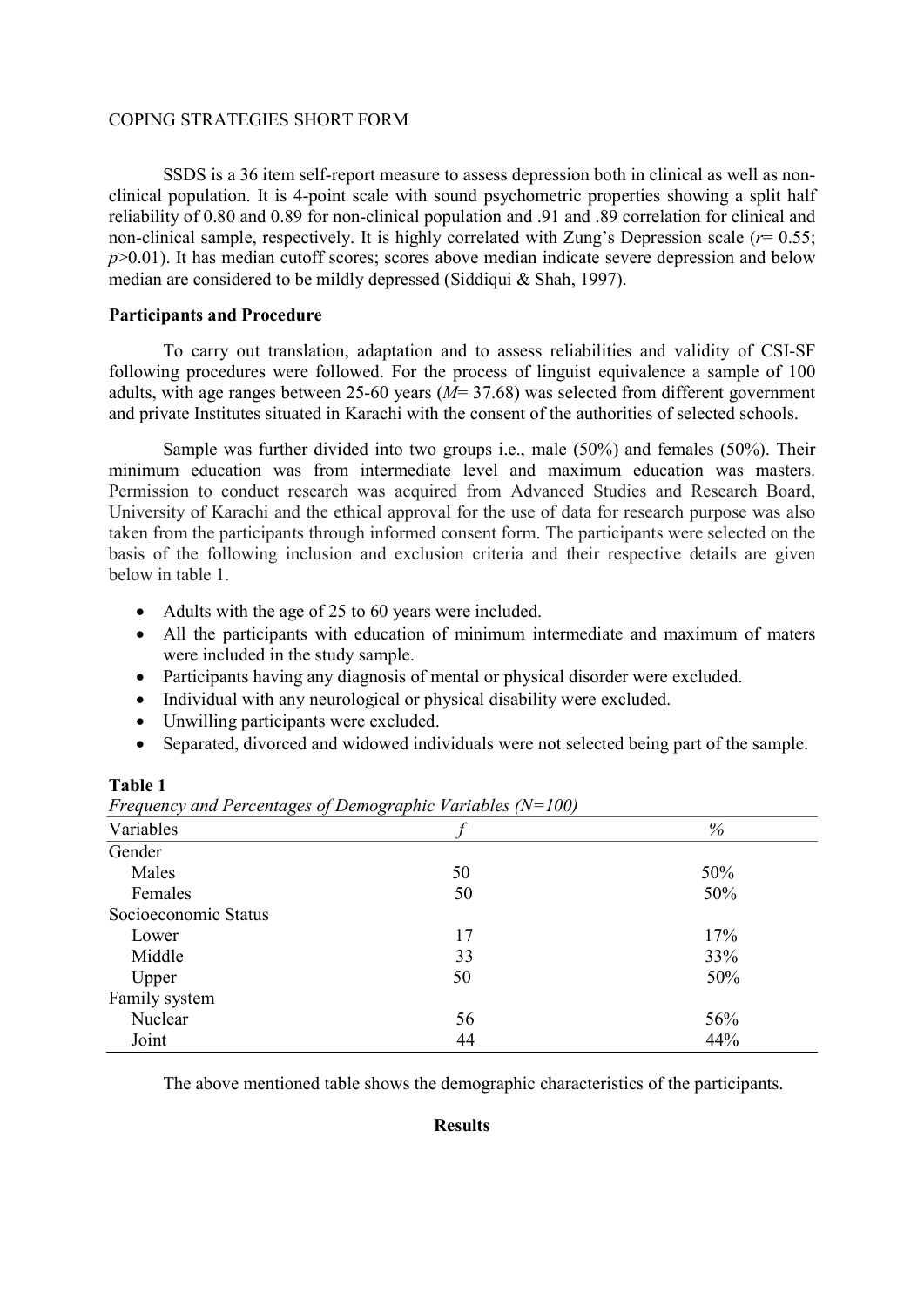The standard method for scoring was used for all the measures used in this study. Descriptive statistics was used to analyze distribution sample characteristics, Pearson correlation coefficients were used to measure the linguistic equivalence of CSI-SF, discriminant validity and alpha coefficient and Guttmann's reliability assessments were computed to study the internal consistency and split half reliability respectively through Statistical Package for Social Sciences (SPSS; V-21).

# Reliability and Validity Assessment of CSI- SF Urdu Version

The most prevailing means of reliability are Kuder-Richardson and coefficient Alpha termed as Cronbach's alpha. It gives response consistency of all the items by single administration. Following two sources influenced on inter-item consistency *i.e.* content sampling and heterogeneity of sample domain. High heterogeneity in behavior of sample has positive relationship with inter-item consistency (Rodriguez & Maeda, 2006). For internal consistency of the CSI-short form, the correlation coefficient of the scores on 32 items was calculated with the total and scores of scale.

Split half reliability or a parallel form reliability measures consistency among scale items. It can be calculated by several split half procedures from a single administration. A test is split into two equal halves to obtain reliability. Even and odd half of the test is considered as a better split half to eliminate or reduce the impact of the factors like fatigue, effects of practice, boredom till the end of the test as well as difference in nature and difficulty level of items (Anastasi, 1997). The Urdu version of CSI-SF was divided into two halves i.e., (a) consisted of U1, U3, U5, U6, U7, U9, U11, U13, U15, U17, U21, U23, U25, U27, U29, U31and items (b) consisted of remaining Items of the scale U2, U4, U6, U8, U10, U12, U14, U16, U18, U20, U22, U24, U26, U28, U30, U32

For the discriminant validity of the Scale Siddiqui Shah Depression scale (Siddiqui& Shah, 1997) was used. Which is a 36 items rating scale used both for clinical as well as nonclinical population with reliabilities of .80 and .89 and .91 and .89 respectively. Overall score above median is considered as severe depression and below median is mild depression. The results are shown below in the tables.

Table 2

| Descriptive statistics for the ineasures of CST-ST $(1)$ TOO) |                  |     |       |           |
|---------------------------------------------------------------|------------------|-----|-------|-----------|
| Measures                                                      | Min              | Max | M     | <b>SD</b> |
| CSI-SF                                                        | 26               | 109 | 67.56 | 16.49     |
| Problem solving                                               |                  | 16  | 9.97  | 3.55      |
| <b>Cognitive Restructuring</b>                                | $\overline{2}$   | 16  | 10.27 | 3.25      |
| <b>Expressed Emotions</b>                                     |                  | 16  | 9.08  | 3.96      |
| Social Contact                                                | $\overline{0}$   | 16  | 9.51  | 4.72      |
| Problem Avoidance                                             | $\boldsymbol{0}$ | 15  | 6.33  | 3.63      |
| Wishful Thinking                                              | $\overline{0}$   | 16  | 9.20  | 4.52      |
| Self-Criticism                                                | $\overline{0}$   | 16  | 6.16  | 4.52      |
| Social Avoidance                                              | 0                | 16  | 7.08  | 4.28      |

Descriptive statistics for the measures of CSL-SF  $(N=100)$ 

The above mentioned table shows the descriptive statistics of the variables of the study

Table 3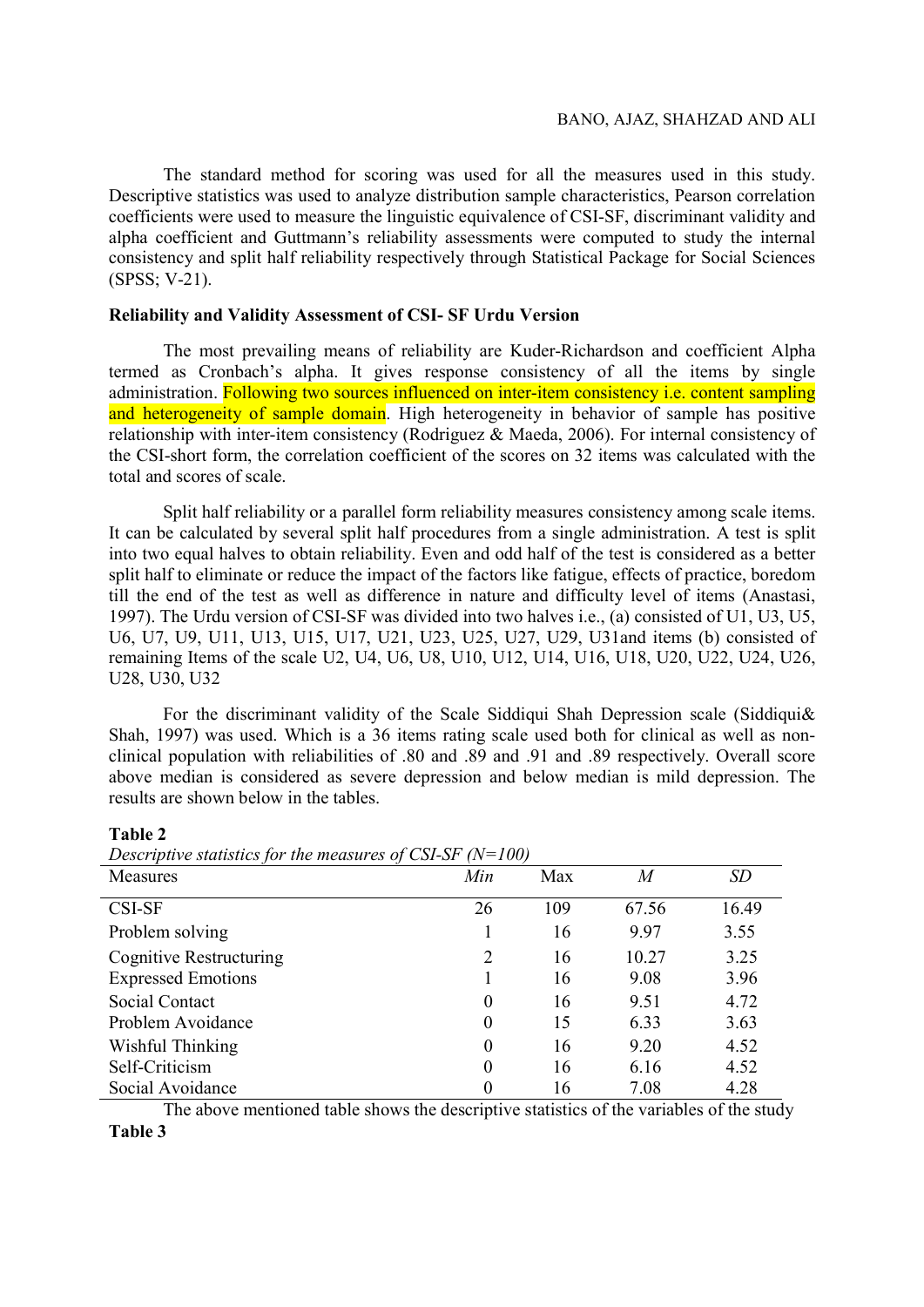Linguistic Equivalence (Correlation between English version and Urdu version) of CSI-SF  $(N=100)$ 

| Test administered | Mean  |     |          |
|-------------------|-------|-----|----------|
| Original Version  | 70.54 |     |          |
| Urdu version      | 67.5  | 807 | $0.01\,$ |
|                   |       |     |          |

Pearson Product Moment Correlation between original version (English) and translated Version (Urdu) of CSI-S shows a significant strong correlation between both versions.

## Table 4

| Item No.       | $\mathbf{r}$     | $\overline{p}$ |
|----------------|------------------|----------------|
| $\overline{1}$ | $\overline{.11}$ | 0.25           |
|                | .37              | $0.01\,$       |
| $\frac{2}{3}$  | .40              | $0.01\,$       |
| $\overline{4}$ | .58              | $0.01\,$       |
| 5              | .36              | $0.01\,$       |
| $\sqrt{6}$     | .42              | $0.01\,$       |
| $\overline{7}$ | .34              | 0.01           |
| $\,8$          | .24              | 0.05           |
| 9              | .13              | $0.18\,$       |
| $10\,$         | .34              | 0.01           |
| 11             | .39              | $0.01\,$       |
| 12             | .37              | $0.01\,$       |
| 13             | .42              | 0.01           |
| 14             | .34              | $0.01\,$       |
| 15             | .37              | 0.01           |
| 16             | .47              | $0.01\,$       |
| 17             | .27              | 0.01           |
| $18\,$         | .29              | 0.01           |
| 19             | .48              | 0.01           |
| $20\,$         | .44              | $0.01\,$       |
| $21\,$         | .26              | $0.01\,$       |
| $22\,$         | .38              | 0.01           |
| 23             | .37              | $0.01\,$       |
| 24             | .46              | $0.01\,$       |
| 25             | .31              | 0.01           |
| $26\,$         | .22              | 0.05           |
| $27\,$         | .31              | 0.01           |
| $28\,$         | .43              | $0.01\,$       |
| 29             | .15              | 0.12           |
| $30\,$         | .61              | 0.01           |
| 31             | .47              | 0.01           |
| 32             | .44              | 0.01           |

Item total correlation of CSI-SF Urdu Version  $(N=100)$ 

Pearson Correlation coefficient (r) for every item shows significant correlation between total test scores and every item of the translated version at the confidence interval of 0.01 and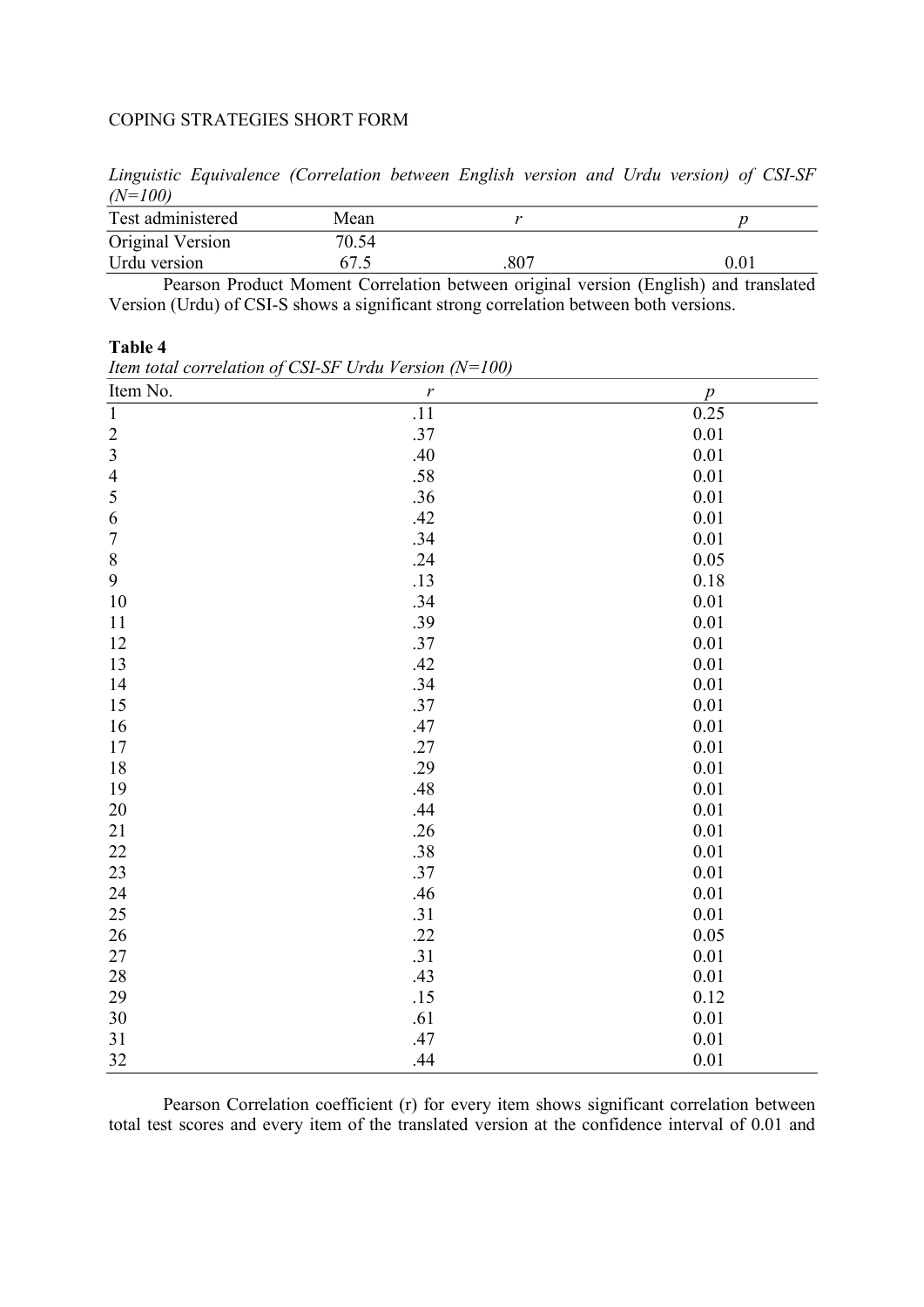# BANO, AJAZ, SHAHZAD AND ALI

| 0.05           | except                                                                                | for | the              | items | 1, | 9, | and              | 29. |
|----------------|---------------------------------------------------------------------------------------|-----|------------------|-------|----|----|------------------|-----|
| Table 5        | Linguistic equivalence (item by item) of Urdu & English version of CSI-SF ( $N=100$ ) |     |                  |       |    |    |                  |     |
| Item No.       |                                                                                       |     | $\boldsymbol{r}$ |       |    |    | $\boldsymbol{p}$ |     |
| $\overline{1}$ |                                                                                       |     | .68              |       |    |    | 0.01             |     |
| $\overline{c}$ |                                                                                       |     | .68              |       |    |    | 0.01             |     |
| $\overline{3}$ |                                                                                       |     | .67              |       |    |    | 0.01             |     |
| $\overline{4}$ |                                                                                       |     | .82              |       |    |    | 0.01             |     |
| 5              |                                                                                       |     | .52              |       |    |    | 0.01             |     |
| 6              |                                                                                       |     | .78              |       |    |    | 0.01             |     |
| $\sqrt{ }$     |                                                                                       |     | .66              |       |    |    | 0.01             |     |
| $\,$ $\,$      |                                                                                       |     | .72              |       |    |    | $0.01\,$         |     |
| 9              |                                                                                       |     | .68              |       |    |    | $0.01\,$         |     |
| 10             |                                                                                       |     | .64              |       |    |    | 0.01             |     |
| 11             |                                                                                       |     | .62              |       |    |    | 0.01             |     |
| 12             |                                                                                       |     | .68              |       |    |    | 0.01             |     |
| 13             |                                                                                       |     | .74              |       |    |    | 0.01             |     |
| 14             |                                                                                       |     | .57              |       |    |    | 0.01             |     |
| 15             |                                                                                       |     | .69              |       |    |    | 0.01             |     |
| 16             |                                                                                       |     | .46              |       |    |    | 0.01             |     |
| 17             |                                                                                       |     | .47              |       |    |    | 0.01             |     |
| 18             |                                                                                       |     | .49              |       |    |    | 0.01             |     |
| 19             |                                                                                       |     | .57              |       |    |    | 0.01             |     |
| 20             |                                                                                       |     | .71              |       |    |    | 0.01             |     |
| 21             |                                                                                       |     | .38              |       |    |    | 0.01             |     |
| 22             |                                                                                       |     | .62              |       |    |    | 0.01             |     |
| 23             |                                                                                       |     | .61              |       |    |    | 0.01             |     |
| 24             |                                                                                       |     | .61              |       |    |    | 0.01             |     |
| 25             |                                                                                       |     | .45              |       |    |    | 0.01             |     |
| 26             |                                                                                       |     | .48              |       |    |    | 0.01             |     |
| 27             |                                                                                       |     | .36              |       |    |    | 0.01             |     |
| 28             |                                                                                       |     | .55              |       |    |    | 0.01             |     |
| 29             |                                                                                       |     | .61              |       |    |    | 0.01             |     |
| 30             |                                                                                       |     | .52              |       |    |    | $0.01\,$         |     |
| 31             |                                                                                       |     | .67              |       |    |    | 0.01             |     |
| 32             |                                                                                       |     | .52              |       |    |    | 0.01             |     |

Pearson Correlation Coefficient  $(r)$  for every item shows significant correlation between every item of the translated version and original version at the confidence interval of 0.01 and 0.05.

# Table 6

Internal Consistency of Coping Strategies Inventory-Short Form Urdu version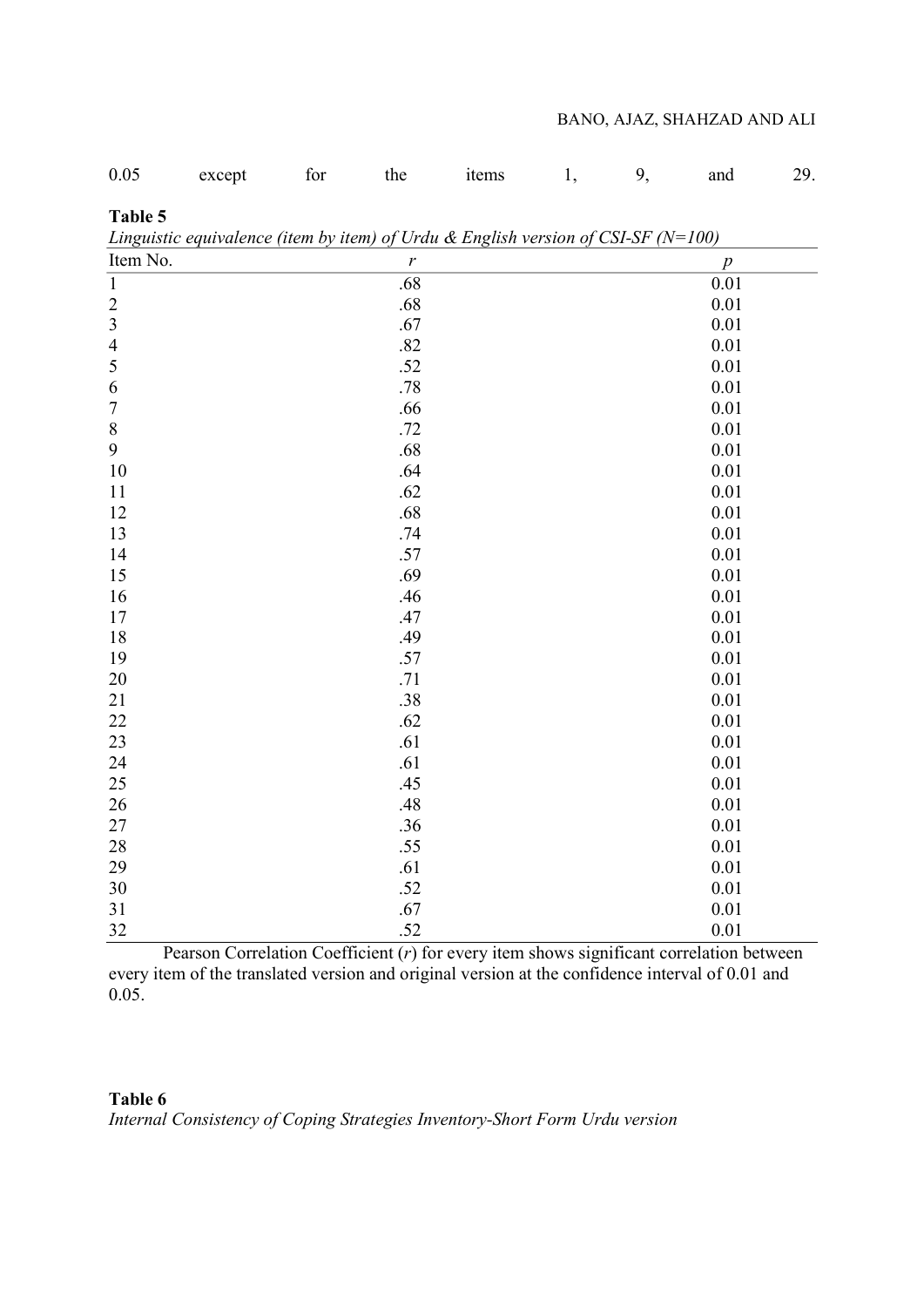| CCT<br>T<br>- 140<br><b>LOI-DL</b><br>UIUU<br>1001110<br>$\mathbf{u}$ | w |  |
|-----------------------------------------------------------------------|---|--|
|                                                                       | - |  |

 The above mentioned table shows that the scale has good internal consistency based on the values of Cronbach Alpha.

#### Table 7

| 1 avit 7<br>Split Half Reliability of CSI-SF |                        |     |
|----------------------------------------------|------------------------|-----|
|                                              | Split Half Reliability |     |
|                                              | Part A                 | .54 |
| Cronbach's Alpha                             | Part B                 | .70 |
| Correlation between Forms                    |                        | .72 |
| Spearman-Brown Coefficient                   |                        | .83 |
| Guttman Split-Half Coefficient               |                        | .82 |

Note. Part A: U1, U3, U5, U7, U9, U11, U13, U15, U17, U19, U21, U23, U25, U27, U29, U31 Part B: U2, U4, U6, U8, U10, U12, U14, U16, U18, U20, U22, U24, U26, U28, U30, U32

The above mentioned table indicates that there is a strong correlation between forms which shows good internal consistency of the scale.

#### Table 8

Relationship of Problem Focused Coping & Avoidant Focused Coping Strategies with Depression  $(N=100)$ 

| Scale                                |       |          |
|--------------------------------------|-------|----------|
| Problem-focused coping & Depression  | $-49$ | $0.01\,$ |
| Avoidant-Focused coping & depression |       | 0.01     |

# Table 8 interpretation missing

### **Discussion**

Coping Strategies Inventory is important for clinical as well as research purposes and it has been highly researched globally. It has also been noted that reliability of the translated and adapted version of scales are an integral component of any measure to be used for research purposes (e.g., Anastasi & Urbani, 1997; Bashir, et al., 2008; Golafshani 2003; Hambleton, 2005).

Findings of the current study shows correlation of original English version and adapted Urdu version of Coping Strategies Inventory-Short form  $(r=.807, p<.01)$ , total to item correlations of the Urdu version ranges from  $(r=31-.57, p<.01)$ , and an item by item correlation of ( $r=38-81$ ,  $p< .01$ ). These Pearson correlation coefficients are indicating CSI-SF to possess a good linguistic equivalence. However, three items (item 1:  $\Gamma$  worked on solving the problem the situations, item 9: I made a plan of action and followed it, and item 29: I avoided thinking or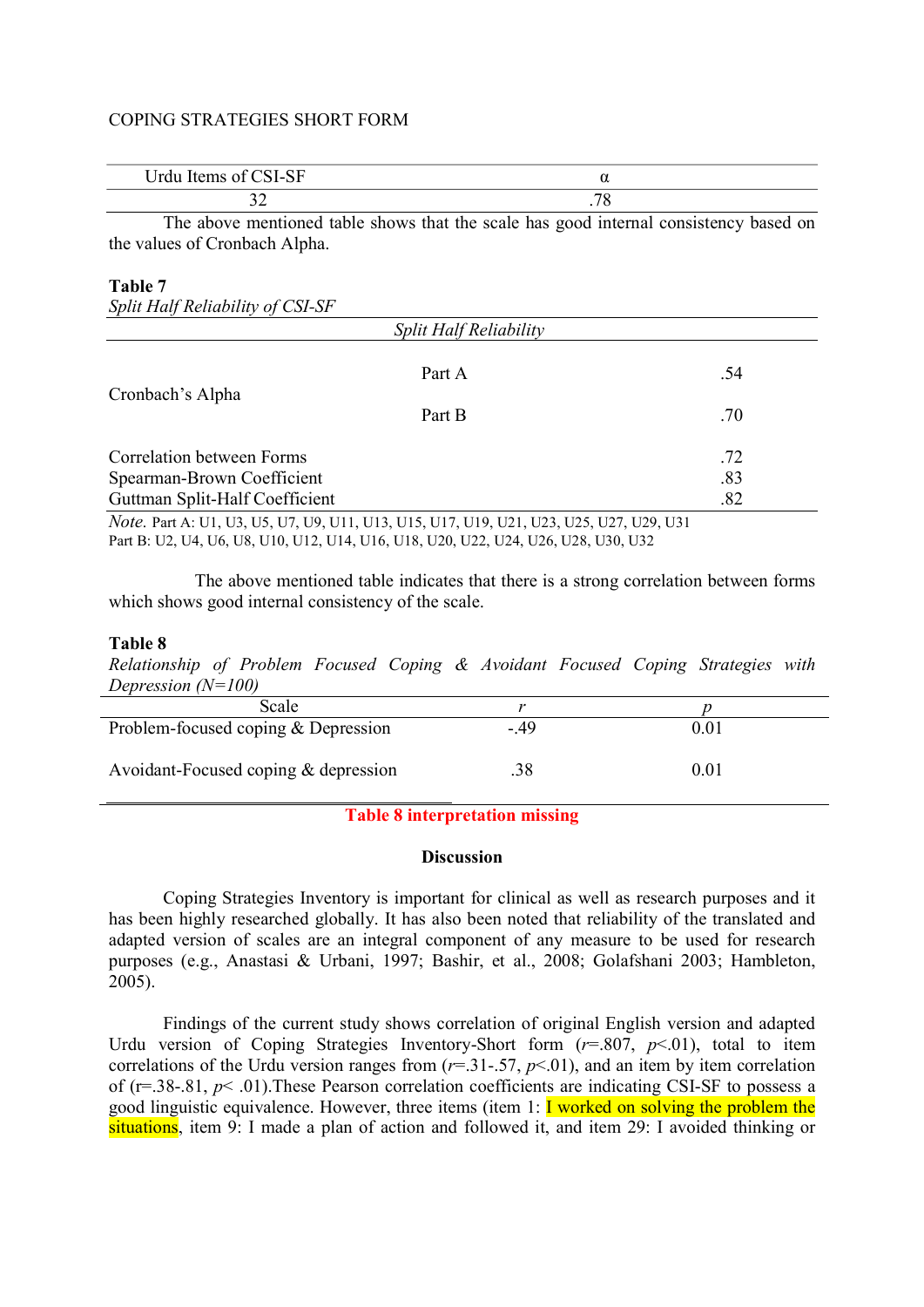doing anything about the situation) showed non-significant coefficient of correlation with the total score of Urdu version. Item 1 and item 9 are related to problem solving while item 29 is measuring problem avoidance. possible explanation for the three items to be insignificant could be due to syntax of items being in Urdu, which highly indicates personal attributes to a problem situation. Therefore,, respondents scored high on the first two items and low on item 19 portraying an avoidance of a problem situation. In the present study the Urdu version of CSI-SF shows a significant Cronbach's Alpha of .89 ( $p$ <0.01) which indicates a high internal consistency among items.

Similarly, Guttman Split half score of .829 ( $p<0.01$ ) designates CSI-SF to be a reliable tool to measure coping strategies. Moreover, findings show significant relationship of both problem focused and avoidant focused coping strategies with depression. It is possible that people with depression in stressful situation perceive events negatively and instead of seeking problem focused strategies they usually remain passive and escape problems. In such circumstances they usually ruminate past and avoid social contacts. Similar findings by Holahan and Moos (1991) revealed that people with depression are to be more passive. They usually deal with wishful thoughts and avoid people with high self-criticism. Due to this avoidance, they are unable to take feedback that could help them in altering the way of thinking and functioning, which leads to more stress and subsequent depression and anxiety. The significant negative relationship of problem focused coping and the significant positive relationship of emotional focused coping with depression is indicative of a strong validity of the adapted version CSI-SF, making this tool as a sound instrument to use in Pakistan.

#### Limitations and suggestions for future research

This study has number of strengths and also has few limitations like other studies. In the present study, equal number of different socioeconomic classes have not been taken therefore socioeconomic differences in future can also be find out. Sample size can also be increased to make research work more generalized and reliable. Exploring different types of stressors specifically those encountered by  $f_{\text{a}}$  adults in Pakistan and how they apply coping strategies to deal with them, will give interesting results. Self-report measures were used in present study to assess coping styles and depression, other ways can also be utilized to assess them like observation, family interview, projective tests etc. Other suggestion forfuture research is to find the co-morbidity of maladaptive coping strategies with other psychological problems than depression.

# Conclusion

Coping strategies are different ways to deal with stressful situation and significant to psychological health of every individual. Moreover, adaptive coping styles results in healthy mental health whereas, maladaptive coping results during depression and other mental health problems. There are many scales available in English to assess different type of coping strategies including Coping Strategies Inventory-Short Form. However, still its accurate assessment in our culture is difficult due to the cultural and language barriers. Therefore, in the light of previous literature and main cultural concerns one of the major implications of this study is the availability (translation & adaptation) of a valuable measure in local (Urdu) language in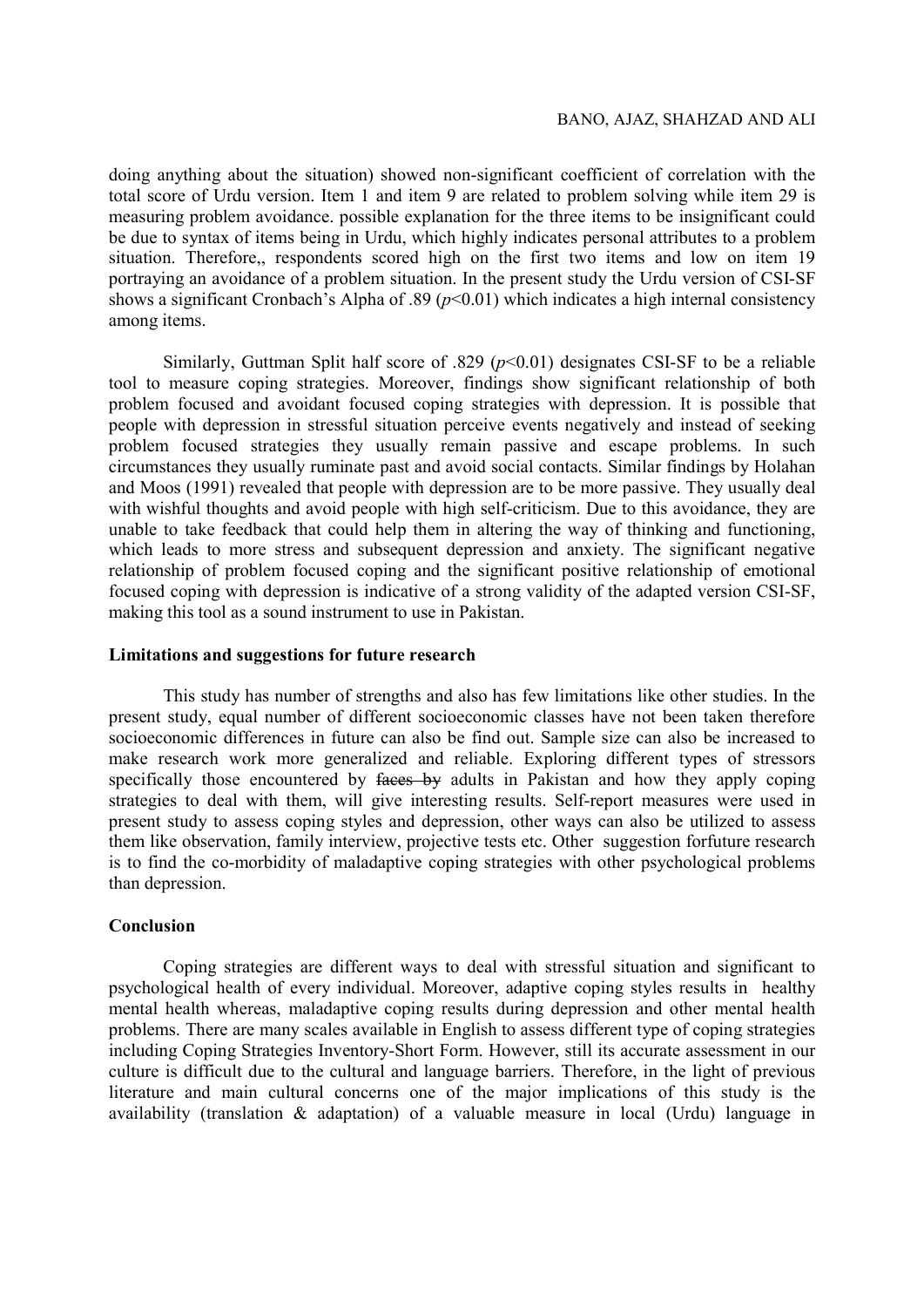Pakistan, which can be conveniently used to assess coping in stressful situations. In addition, results based on a culturally valid tools can be used for different major goals like awareness programs, policy making and in educational setups.

## References

- Ali, M., & Shahzad, S. (2019). Risk and protective factors for mental health problems in Patients with substance use disorder. *Pakistan Journal of Psychology*, 50(2), 55-69.
- Anastasi, A., & Urbina, S. (1997). *Psychological testing* (7<sup>th</sup> ed.). New York: Prentice-Hall.
- Bashir, M., Afzal, M. T., & Azeem, M. (2008). Reliability and validity of qualitative and operational research paradigm. Pakistan Journal of Statistics & Operational Research, 4(1), 35-45.
- Beaton, D. E., Bombardier, C., Guillemin, F., & Ferraz, M. B. (2007). Guidelines for the process of cross-cultural adaptation of self-report measures. Spine, 25(24), 3186-3191.
- Butcher, J. N., & Garcia, R. E. (1978).Cross-national application of psychological tests. The Personnel & Guidance Journal, 56, 472-475.
- Dyson, R., & Renk, K. (2006). Freshman adaptation to university life: Depressive symptoms, stress, and coping. Journal of Clinical Psychology, 62, 1231-1244. doi: 10.1002/jclp.20295.
- Folkman, S., & Lazarus, R. S. (1988). Ways of coping questionnaire research edition. Palo Alto, CA: Consulting Psychologists Press.
- Golafshani, N. (2003). Understanding reliability and validity in qualitative research. The Qualitative Report, 8(4), 597-607.
- Hambleton, R. K. (2005). Issues, designs, and technical guidelines for adapting tests into multiple languages and cultures. In Ronald K. Hambleton, Peter F. Merenda & C. D. Spielberger (Eds.), Adapting educational and psychological tests for cross-cultural assessment. mahwah, N.J.: Lawrence Erlbaum Associates.
- Holahan, C. J., & Moos, R. H. (1991). Life stressors, personal and social resources, and depression. Journal of Abnormal Psychology, 100(1), 31- 38.
- Iqbal, A., & Kokash, H. (2011). Faculty perception of stress and coping strategies in a Saudi Private University: An exploratory study. Journal of International Education Studies, 4(3), 137-49.
- Johansone, I., & Malak, B. (2007).Translation and national adaptations of the TIMSS 2007 assessment and questionnaires. Boston: TIMSS & PIRLS International Study Center, Lynch School of Education, Boston College.
- Lazarus, R. S., & Folkman, S. (1984). Stress, appraisal, and coping. New York: Springer.
- Maulik, P. K., Eaton, W.W., & Bradshaw, C. P. (2011). The effect of social networks and social support on mental health services use, following a life event, among the Baltimore Epidemiologic Catchment Area cohort. Journal of Behavioral Health Services Resources, 38(1), 29–50.
- Minggang, W., & Yuan, C. (2004). A review of cross-cultural researchers on the relationship of thinking and language. Psychological Science, 27, 431-433.
- Mosher, C. E., & Prelow, H. M. (2007). Active and avoidant coping and coping efficacy as mediators of the relation of maternal involvement to depressive symptoms among urban adolescents. Journal of Child & Family Studies, 16(6), 876-887.